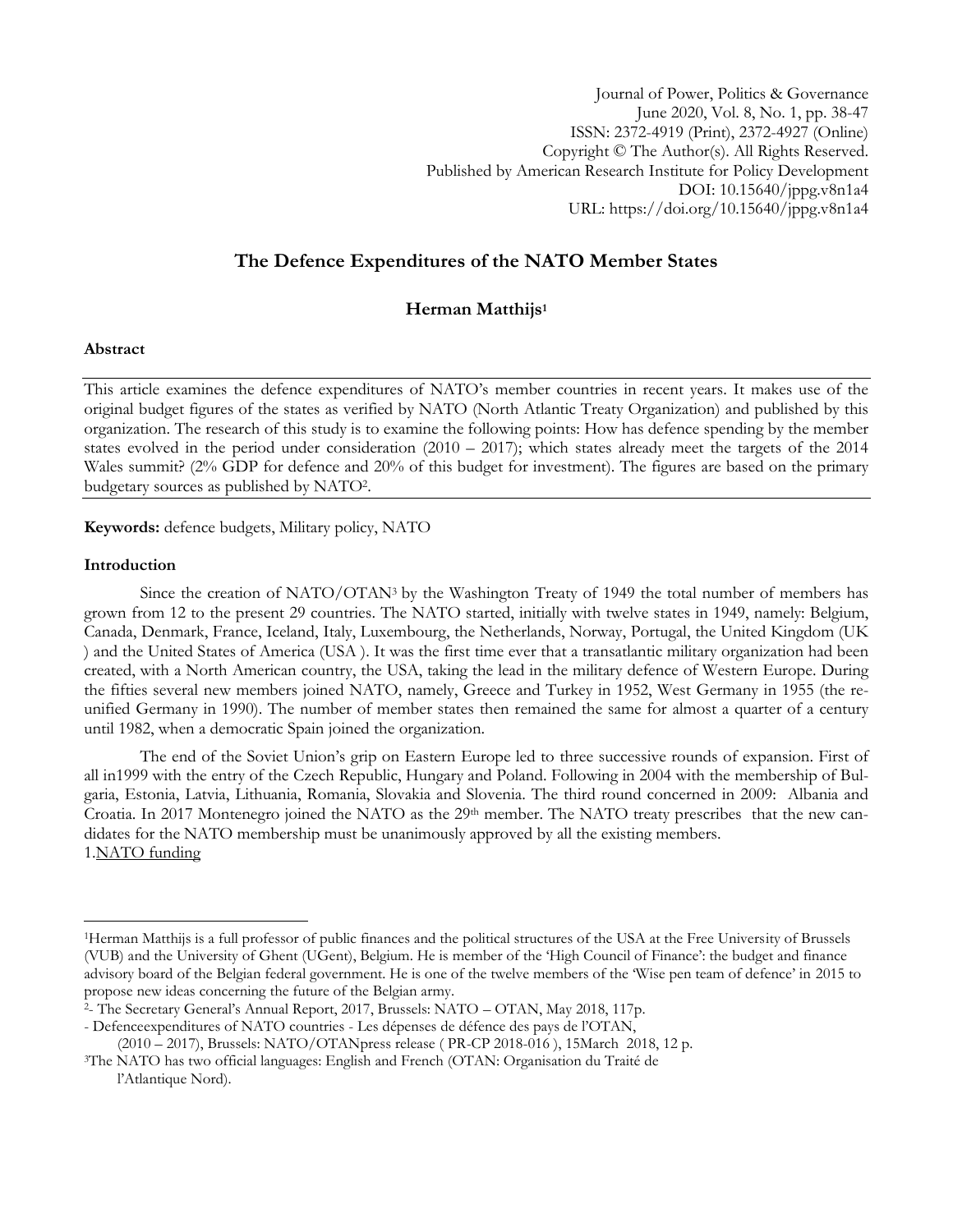The NATO has three budgets: a civil, a military and an investment budget. The contributions of the 29 members are based on an agreed cost-sharing formula based on "National Gross Income" (NGI)<sup>4</sup> . The civil budget of the NATO funds the personnel and the operating costs of NATO headquarters<sup>5</sup>. The budget is approved by the NATO council. The civil budget for 2017 came to193 million euro. The military budget covers the operation and maintenance of the military headquarters<sup>6</sup>, known as SHAPE (Supreme Headquarter Allied Powers in Europe), and about 50 other institutions (defence college, standardization office, etc.). This budget came to 1.3 billion euros in 2017.The third budget is the NSIP (NATO Security Investment Programme) and concerns the resources needed for the construction and the administration of strategically important military installations (such as pipelines). The 2017 ceiling for this budget was655 million euros.

The cost sharing over the member states is as follow for the years 2018-197:

 $-$  USA:  $22.13\%$ - FRG: 14,76% - France: 10,49%  $- UK: 10,45\%$ - Italy: 8,14% - Canada: 637% - Spain: 5,55% - Netherlands: 3,19% - Poland: 2,76% - Belgium: 1,95% - etc.

Based on these figures, the USA is the most important contributor in the financing of the NATO budgets. The four greatest European states do have a share of nearly 43%. The ten greatest contributors are paying together 85,79% of these budgets. All the other 19 members pay together less than 15%. This indicates the fact that the NATO systems, translated in budgetary terms, are standing on a few members.

## **2.Military personnel**

 $\overline{a}$ 

Military personnel numbers in the NATO countries fell back during the 2010-2017 period as follows<sup>8</sup>:

| 2010 | 3.572.000 |
|------|-----------|
| 2017 | 3.163.000 |

These figures are representing a decline of 11.5 % over the period. Such a reduction in the military establishment is a trend common to all NATO countries with the exception of Czech republic, Estonia, Latvia, Lithuania, Luxembourg, Norway, Poland and Canada. Indeed the US"s northern neighbour increased its military establishment in the period from 61,000 in 2010 to 73,000 in 2017. These mentioned countries are mostly located in the border area with Russia.

The decrease is particularly noticeable in the larger NATO member states, as can be seen from Table I.<sup>9</sup>

<sup>4</sup>H. MATTHIJS, The Funding of the North Atlantic Treaty Organization, Journal of Power Politics and Governance, vol. 3, no. 1, June 2015, pp. 47-62.

<sup>5</sup>NATO"s civil and political headquarters are located in the Belgian capital of Brussels.

<sup>6</sup>NATO military headquarters is located in the Belgian town of Mons.

<sup>7</sup>NATO annual report 2017, pp. 97-98 and NATO website for the NATO funding figures.

<sup>8</sup>Defenceexpenditures of NATO countries / Les dépenses de défense des pays de l"OTAN, NATO press release – communiqué de presse OTAN, op cit. , p. 8.

<sup>9</sup>NATO Annual Report 2017, p. 112.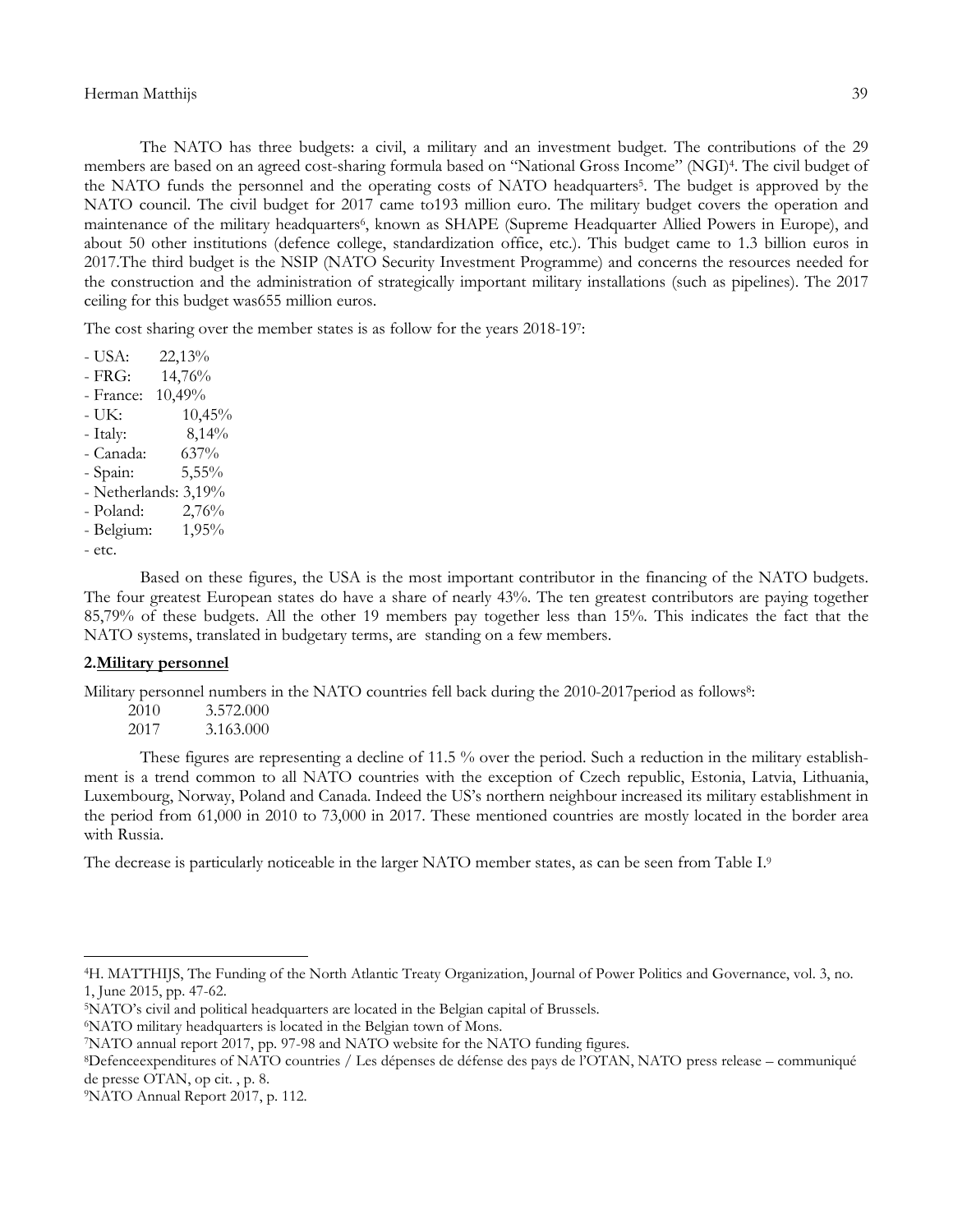|            | 2010      | 2017      | $-7$ +    |
|------------|-----------|-----------|-----------|
| France     | 234,000   | 209,000   | $-10.7\%$ |
| Germany    | 235,000   | 180,000   | $-23.5%$  |
| Italy      | 193,000   | 181,000   | $-6.3\%$  |
| Poland     | 100,000   | 111,000   | $+11.0%$  |
| Spain      | 131,000   | 121,000   | $-7.7\%$  |
| Turkey     | 495,000   | 387,000   | $-21.9%$  |
| UK         | 198,000   | 161,000   | $-18.7%$  |
| <b>USA</b> | 1,427,000 | 1,306,000 | $-8.5\%$  |

Table I: Military personnel (2010 – 2017)

These figures indicate a fall in military personnel in all the greater countries with exception of Poland. The decline goes from 6% to 23% ! Remarkable is the fact that the UK has the smallest army in Europa and that Germany and Italy have the same number of military personnel. The French republic has the largest EU army within the NATO. Here though it should be pointed out that the decline in troop numbers in France also has to do with the professionalization of the army and the ending of military service. Finally we have to underline the figures in the NATO report, that there is little increase of personnel over the last years in France (2015: 205 thousand ), Germany ( 2015: 177 thousand ) and Turkey ( 2016: 373 thousand ).

The next table looks at the evolution ofmilitary personnel numbers on the two sides of the Atlantic between 2010 and 2017.

|               | 2010      |            | 2017      |            |
|---------------|-----------|------------|-----------|------------|
| Europe        | 2,084,000 | $(58.3\%)$ | 1,784,000 | $(56.4\%)$ |
| North America | 1,488,000 | $(41.7\%)$ | 1,379,000 | $(43.6\%)$ |
| Total         | 3,572,000 |            | 3,163,000 |            |

Table II Evolution (2010 – 2017)

This table shows that in total the 26 European countries – Montenegro is a member since 2017 -- still have more troops than the two North American members of the alliance. The cutbacks in recent yearsin Europe , though mean that the USA and Canada now contribute a proportionally greater number of troops to NATO.

A glance at the defence budgets of the NATO countries soon reveals what a large percentage of these budgets is spent on personnel<sup>10</sup>.

Table III provides an overview of the percentage expenditure on military personnel (not including Iceland) in the national defence budgets. The ranking in this table is from the highest share ( in 2017 ) to the lowest one concerning this item. This table concerns a comparison between the years 2010 and the 2017, the last years with NATO figures.

<sup>10</sup> NATO Annual Report 2017, p. 113.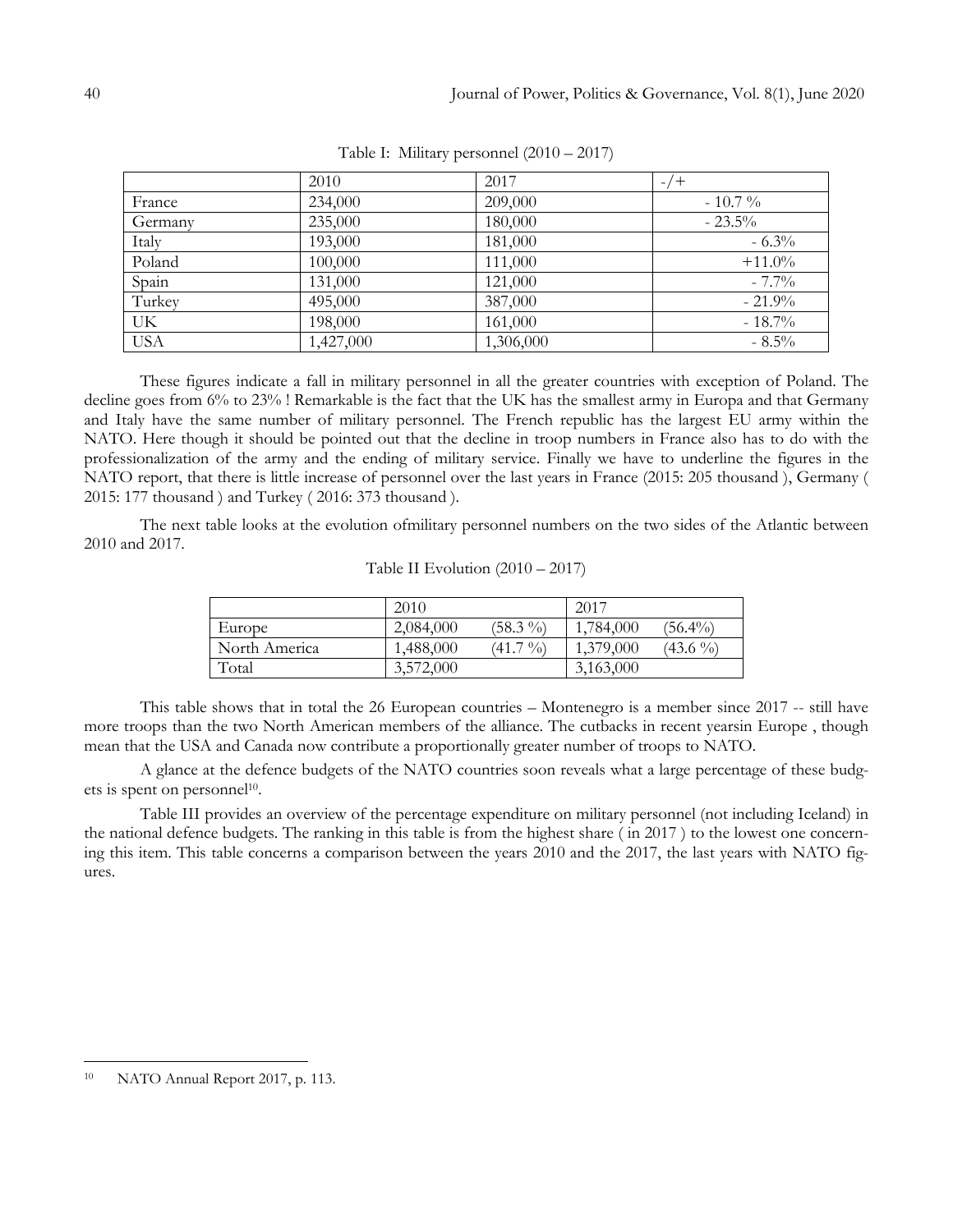| Country           |             | 2017             | 2010              |
|-------------------|-------------|------------------|-------------------|
| 1.                | Portugal    | 78 %             | $70\%$            |
| $\overline{2}$ .  | Belgium     | 76 %             | $\frac{1}{75}$ %) |
| $\overline{3}$ .  | Slovenia    | $75\%$           | $(61\%)$          |
| 4.                | Montenegro  | 72 %             | 73 %)             |
| $\overline{5}$ .  | Greece      | 72 %             | $(65\%)$          |
| 6.                | Albania     | 68 %             | $75\%$            |
| 7.                | Italy       | $68~\%$          | $\frac{1}{75}$ %) |
| 8.                | Croatia     | 62 %             | $71\%$            |
| 9.                | Spain       | $61\%$           | $63\%$            |
| 10.               | Czech rep.  | 56 %             | $(50\%)$          |
| 11.               | Romania     | 54 %             | 79 %)             |
| 12.               | Slovak rep. | 54 %             | 62 %)             |
| 13.               | Bulgaria    | 54 %             | $64\%$            |
| 14.               | Turkey      | 53 %             | $(49\%)$          |
| 15.               | Netherlands | $\frac{1}{50}$ % | 52 %)             |
| 16.               | FR Germany  | 48 %             | $(52\frac{9}{6})$ |
| 17.               | Denmark.    | 48 %             | $(50\%)$          |
| 18.               | Poland      | 47%              | $\sqrt{(56\%)}$   |
| 19.               | France      | 47%              | $47\%$            |
| 20.               | Canada      | 47%              | $45\%$            |
| 21.               | Lithuania   | 42 %             | (65%)             |
| 22.               | Hungary     | 42 %             | 56 %)             |
| 23.               | <b>USA</b>  | 42 %             | $\frac{46}{9}$ %) |
| 24.               | Luxembourg  | 38 %             | 45 %)             |
| $\overline{25}$ . | Latvia      | 37 %             | 55 %)             |
| 26.               | Norway      | 35 %             | 42 %)             |
| 27.               | Estonia     | 34 %             | 34 $\%$           |
| 28.               | <b>UK</b>   | 34 %             | $36\%$            |

Table III : Distribution of personnel expenditures( without: Iceland )

When the percentage of personnel spending is grouped by size, we arrive at the following result for the budget figures of 2017:

| $\overline{\phantom{a}}$ | Countriesspending $\leq 40\%$ on personnel:  | 5 countries, |
|--------------------------|----------------------------------------------|--------------|
| $\overline{\phantom{a}}$ | Countriesspending $40 - 49\%$ on personnel:  | 8 countries, |
| $\overline{\phantom{0}}$ | Countries spending $50 - 59\%$ on personnel: | 6 countries, |
| $\overline{\phantom{0}}$ | Countries spending $60 - 69\%$ on personnel: | 4 countries, |
| $\overline{\phantom{a}}$ | Countries spending $> 70\%$ on personnel:    | 5 countries. |

From this it appears that the majority of NATO countries have excessive personnel costs in their defence budgets. In 15 states it concerns more than 50% of the budget.

Personnel costs evolved as follows in the  $2010 - 2017$  period over the members:

- More or less status quo at a lower level: USA, UK, Norway, Canada, Estonia, Luxembourg and France;

- A reduction in percentage personnel costs: Poland, Latvia, Hungary, Lithuania, FRG, Netherlands, France , Croatia and Denmark;

An increase in percentage personnel costs: Czech republic and Turkey;

- High with a decrease: Bulgaria, Slovak rep. and Romania;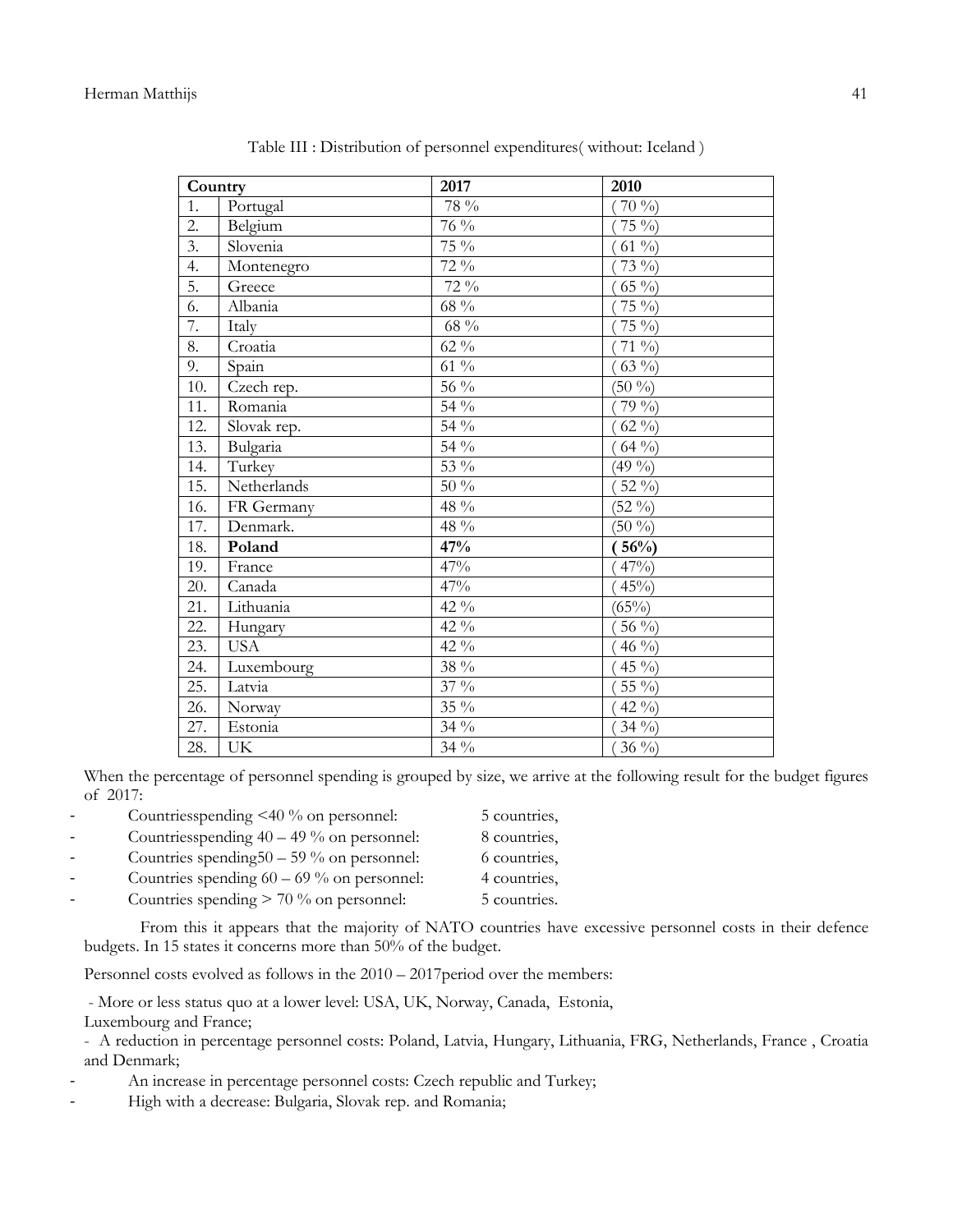A continued high percentage: Portugal, Belgium, Slovenia, Montenegro, Greece, Albania, Italy, Croatia and Spain.

Comparing with the budget year 2010 in 21 countries the personal share of the budget went down. In the most important member states of the NATO – France, FRG, Poland, UK and the USA – the share is under the 50% of the budget. Turkey has an evolution over the 50% and the two great south European countries , Italy and Spain, have still an internal budget problem with the great impact of the personnel cost in the total defence budget.

### **3.Expenditure and GDP**

Next in this study are the defence expenditures in relation as a percentage of the GDP (Gross Domestic Product) of the NATO member states. The next table concerns the period 2010- 2017.11The countries are arranged in alphabetical order. There are no NATO figures concerns the republic of Iceland.

|                      | 2010                                   | 2017                       |
|----------------------|----------------------------------------|----------------------------|
| Albania              | 1,56%                                  | $1.10\%$                   |
| Belgium              | $1.08\%$                               | $0.90\,\frac{\sqrt{0}}{2}$ |
| Bulgaria             | $1.64~\%$                              | $1.53\%$                   |
| Canada               | 1.16 $\%$                              | $1.29\%$                   |
| Croatia              | 1,54 %                                 | $1.26\%$                   |
| Czech Rep.           | $1.28~\%$                              | $1.05\%$                   |
| Denmark              | 1.40%                                  | $1.17\%$                   |
| Estonia              | $1.70\%$                               | $2.08\%$                   |
| France               | $1.96\%$                               | $1.79\%$                   |
| Germany              | $1.35\%$                               | $1.24\%$                   |
| Greece               | $2.64\%$                               | 2.36 %                     |
| Hungary              | $1.03\%$                               | $1.06\%$                   |
| Italy                | $1.35\%$                               | $1.12\%$                   |
| Latvia               | 1.06%                                  | $1.75\%$                   |
| Lithuania            | $0.88\;\%$                             | $1.73\%$                   |
| Luxembourg           | $0.47~\%$                              | $0.46~\%$                  |
| Montenegro           | $1.80\%$                               | 1.58 %                     |
| Netherlands          | $1.34\sqrt[6]{\overline{\phantom{0}}}$ | $1.15\%$                   |
| Norway               | $1.51\%$                               | $1.62\%$                   |
| Poland               | 1.77 %                                 | 1.99 %                     |
| Portugal             | $1.49\%$                               | $1.31\%$                   |
| Romania              | $1.24\%$                               | $1.80\%$                   |
| Slovak rep.          | $1.27\sqrt[9]{6}$                      | 1.19 %                     |
| Slovenia             | $1.61\%$                               | $0.98\%$                   |
| Spain                | $1.03\%$                               | $0.92\%$                   |
| Turkey               | $1.83\%$                               | 1.48 %                     |
| United Kingdom       | 2.47 %                                 | $2.12\%$                   |
| <b>United States</b> | 4,81 %                                 | 3,57%                      |

Table IV : GDP evolution ( share of real GDP )

In this article we want to try and view the percentages in the above Table IV in the light of the "NATO Wales summit" held outside Cardiff in 2014. At the summit, the leaders of the 28 NATO countries made the following decisions:

<sup>11</sup> NATO Annual Report 2017, p. 109.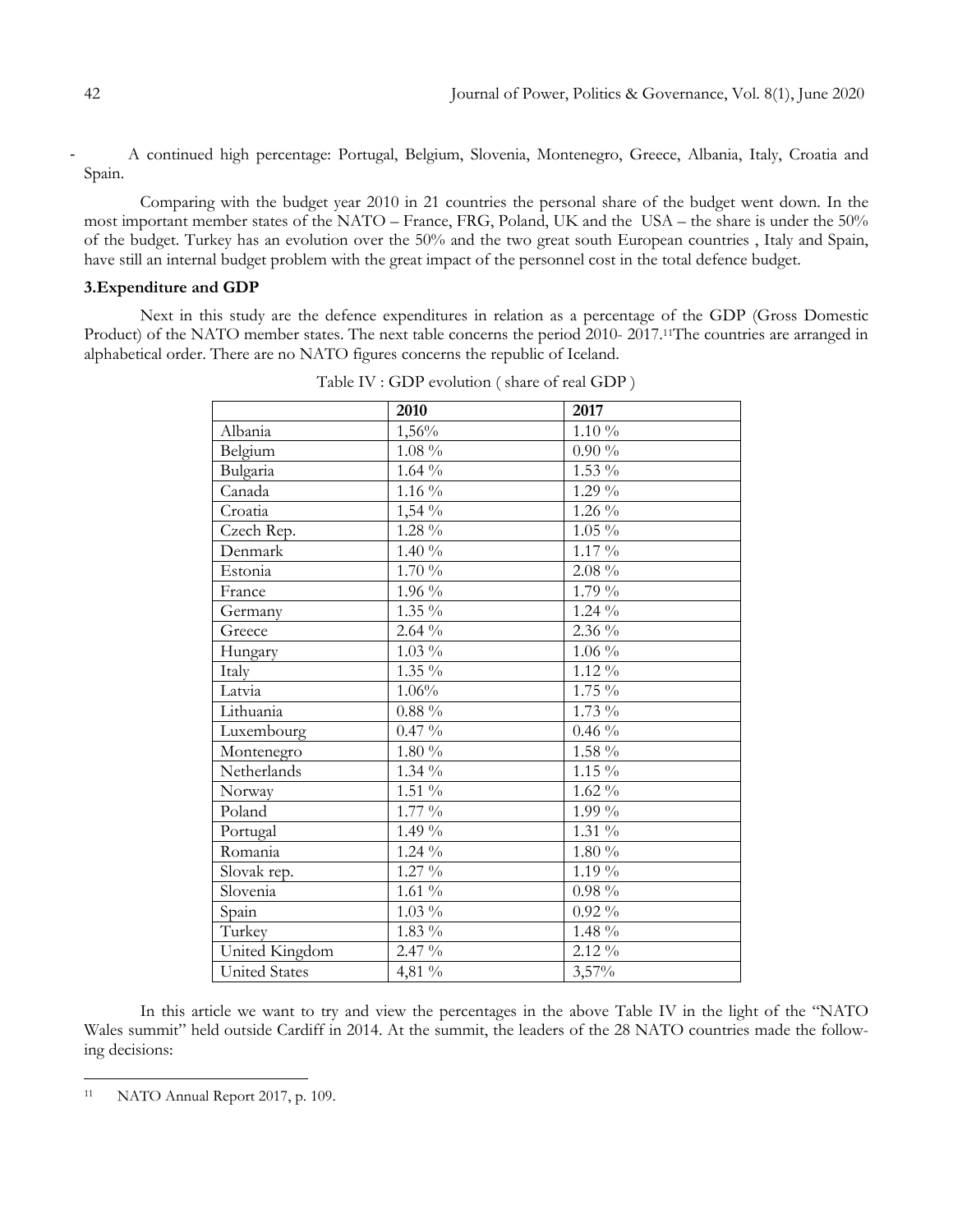#### Herman Matthijs 43

- The defence budget must return to at least 2 % of national GDP and that before 2014;
- The investment part of defence budgets must rise to 20 % of expenditure;
- A more balanced sharing of the costs of providing defence and security between both sides of the Atlantic.

When we analyse the figures in the table, we see that defence spending as a percentage of GDP has fallen in almost all countries. The exceptions are in the three Baltic states, Canada, Norway, Poland and Romania. The fact that spending as a percentage of GDP has risen only in these countries is almost certainly linked to their proximity to Russia.

With respect to the 2 % of GDP decision, only five countries met this target in 2017: the United States, Greece, the United Kingdom, Estonia and nearly Poland. All other countries must still make immense budgetary efforts if they are to meet the "NATO Wales summit 2014" objectives. This is a better result than in 2010 with only the Greece, the UK and the USA which were in accordance with the – on that moment – not existing NATO rules.<sup>12</sup>

The average of the NATO defence expenditures, as share of the GDP, is as follow:

| - NATO European states: $1,63\%$ (2010) -- $1,46\%$ (2017) |  |  |  |  |
|------------------------------------------------------------|--|--|--|--|
|------------------------------------------------------------|--|--|--|--|

| - USA & Canada: | $4,46\%$ (2010) | $-3,35\%$ (2017)                |
|-----------------|-----------------|---------------------------------|
| - NATO total:   |                 | $3,03\%$ (2010) -- 2,42% (2017) |

In the group of the European member states the average went down in this researched period. But over the last years the defence expenditures went up from 1,42%, lowest average in 2015, to the present one in 2017. There is an increase of 0,04% over the last two years. Several countries are in the possibility to reach the 2% GDP rule. France has a military budget of 1,79% over the Macron years, but the situation of the French public finances is dramatic. On the other side has France still a nuclear capacity and worldwide interests ! The FR of Germany went up from 1,18% (2014) to 1,24% (2017). This country has certainly the budget possibilities to invest more in defence. But a leading role of Germany in the European defence is a political problem for a lot of European countries. The reason is related with the world wars and the German occupation of a lot of European states. Italy increased his budget from 1,08% (2014) to 1,12% (2017). But this greater European state remains a lot below the average and the 2% GDP rule.

Also Spain has still a weak defence share ! On a short term are countries, as Latvia – Lithuania and Romania, the closets situated to achieve the NATO 2% GDP rule. In other words the majority of the European member states has still a lot of work in progress to achieve the goals of military expenditures. The fact that the NATO average is more than the 2% norm is only due to the high defence budget of the United States.

The second part of the Wales agreement is the achievement of the 20 % "NATO guideline on defence equipment expenditures". Also this rule is problematic for several countries. But in 2017the NATO estimates that 12 countries are in accordance with this goal. The following countries comply with this investment objective ( 2017 figures ): Romania (33%),Luxembourg (32%), Lithuania (31%), Turkey (30%),Bulgaria (29%), the USA (28% ),Norway (25%),France (24%),the United Kingdom (22%), Poland (22%), Italy (20%), Slovak republic (20%)and nearly Estonia with Canada and Spain ( all 19%).

The next years has to prove if these group of countries can hold this 20% rule every budget year and if the other members can reach this objective.

The figures given above can be used to class the NATO membership into four distinct groups, namely<sup>13</sup>:

- Countries which meet the 2 % of GDP standard and the 20 % investment standard: the USA, the United Kingdom,Poland and nearly Estonia;
- Countries which meet the 2 % of GDP standard but do not meet the 20 % investment standard: Greece;

<sup>12</sup> NATO Annual Report 2017, p. 109.

<sup>13</sup>Ibidem, p. 35.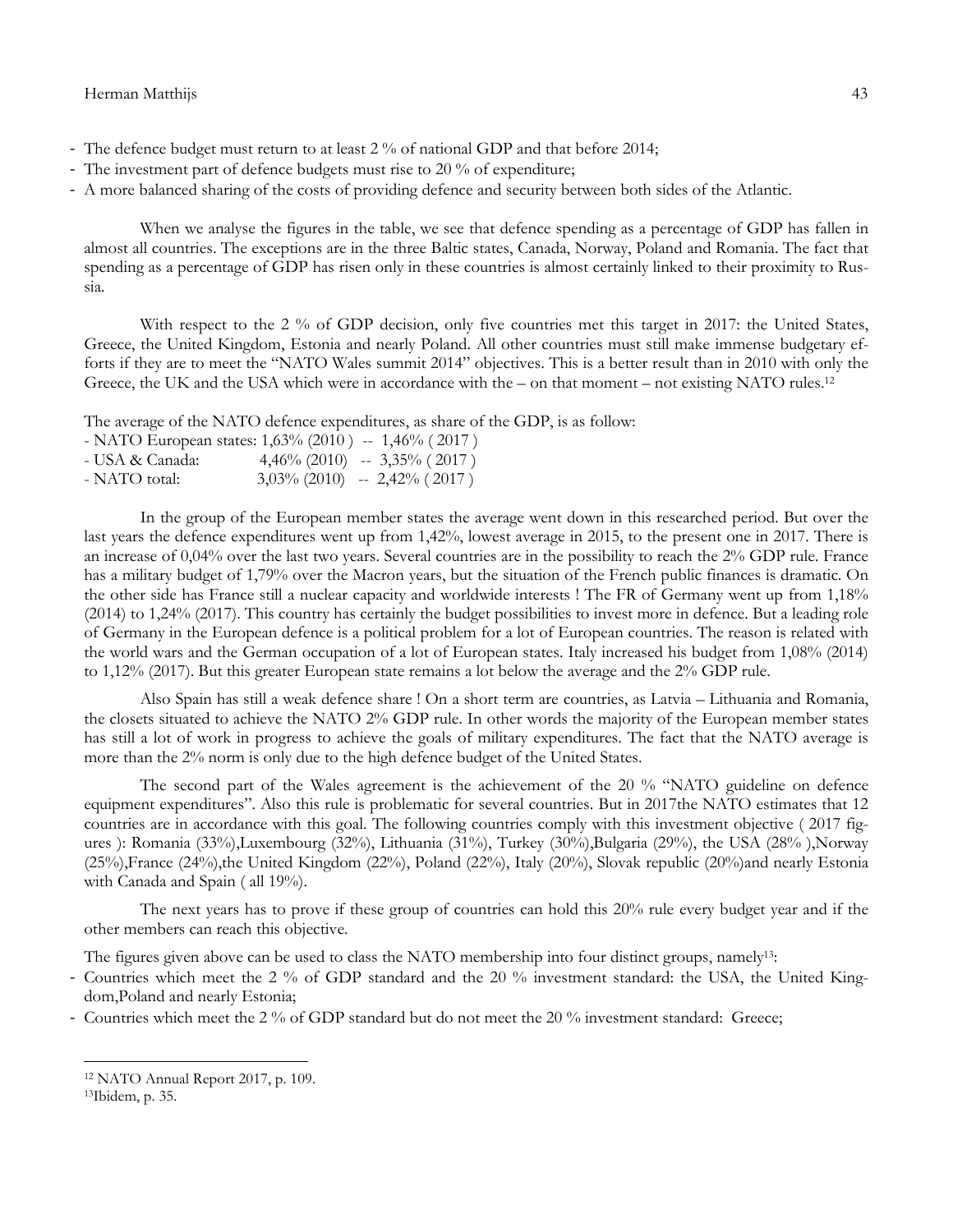- Countries which do not meet the 2 % of GDP standard, but do meet the 20 % investment standard:Bulgaria, France, Italy, Luxembourg, Lithuania, Norway, Romania, Slovak republic, Turkey and nearly Canada with Spain ( total of eleven member states ) ;
- Countries which do not meet either standard: the 12 other countries (not including Iceland).
- We must conclude from the foregoing exercise, that a large majority of NATO members still do not conform to the above standards.

If we take the median of the NATO guidelines, than the country result is as follow for the two tives.14The 2% GDP has a median of 1,3%. In addition to the five already mentioned countries, which have a military budget in conformation with the NATO guideline, a group of nine countries have also a budget which is greater than the median of 1,3% GDP: Bulgaria, France, Latvia, Lithuania, Montenegro, Norway, Portugal, Romania and Turkey. This means that 14 members are , for 2017, situated above the NATO median.

The NATO 20% equipment guideline has a median of 19,27%, which is nearly the required percentage. It concerns the already 15 mentioned countries. The practical result is a lot better concerning this equipment objective than compared with the general budget 2% GDP rule.

The third resolution of the "NATO Wales summit" spoke over a better balance between the military expenditure of the North American and European NATO members. In other words the Wales demands an increase of the military budget outlays from the most of the European partners.

The next table illustrates the situation using the 2017 figures.<sup>15</sup>

|                  | GDP share               | current prices <sup>16</sup> | Constant prices <sup>17</sup> |
|------------------|-------------------------|------------------------------|-------------------------------|
| <b>USA</b>       | 45.5 $\%$               | $71.7\%$                     | $67.4\%$                      |
| Canada           | 4.9 $\%$                | $2.2\%$                      | $2.6\%$                       |
| Turkey           | $3.1\%$                 | $2.1\%$                      | $1.9\%$                       |
| European members | 46.5 $\%$ <sup>18</sup> | $24\%$                       | $28.1\%$                      |

Table V: The American Burden

In 2017the26 European- NATO states , including Iceland , have an estimated GDP of 18.803 billion US dollar, which is a share of 46,5% of the NATO total of 37.982 billion. The USA follows with a GDP of 17.300 billion US dollar or 45,5%. Canada and the non-European state of Turkey are following a lot further. The North American share is 50,4% and therefore a little bit greater than the European-Tukey share.

The next exercise of this table is to compare the GDP share with the defence expenditures of the states. This amounts are mentioned in current prices and in constant 2010 prices. In both calculations this table underlines the amazing difference between the US contributions and their GDP share: more than 22 till 26% ! The European states are spending much less than their GDP value: minus 18 à 22% ! The same conclusion is valid for Canada and Turkey, but the differences are here less important. It's important to notice that the USA has the greatest GDP share with 45,5% and the second country is the FR of Germany with a share of 10,2% ! ( 3.878 billion dollar as GDP ).

<sup>14</sup>Defence expenditures of NATO countries (2010-2017) / Les dépenses de défense des pays de l"OTAN (2010-2017) – press release of 15 March 2018, p. 2.

<sup>15</sup> NATO Annual Report 2017, pp. 108 and 110.

<sup>16</sup>Current prices are given the nominal value and don"t make the adjustment for inflation.

<sup>17</sup>Constant prices are given the real value with the effect of inflation.

<sup>&</sup>lt;sup>18</sup>This figure and share concerns the European members of the NATO. This is not the same as the GDP of the European Union. Because EU members as Sweden, Austria, Finland, Malta , Cyprus and Ireland are not NATO members. On the other side Albania, Iceland, Montenegro and Norway are no members of the European Union.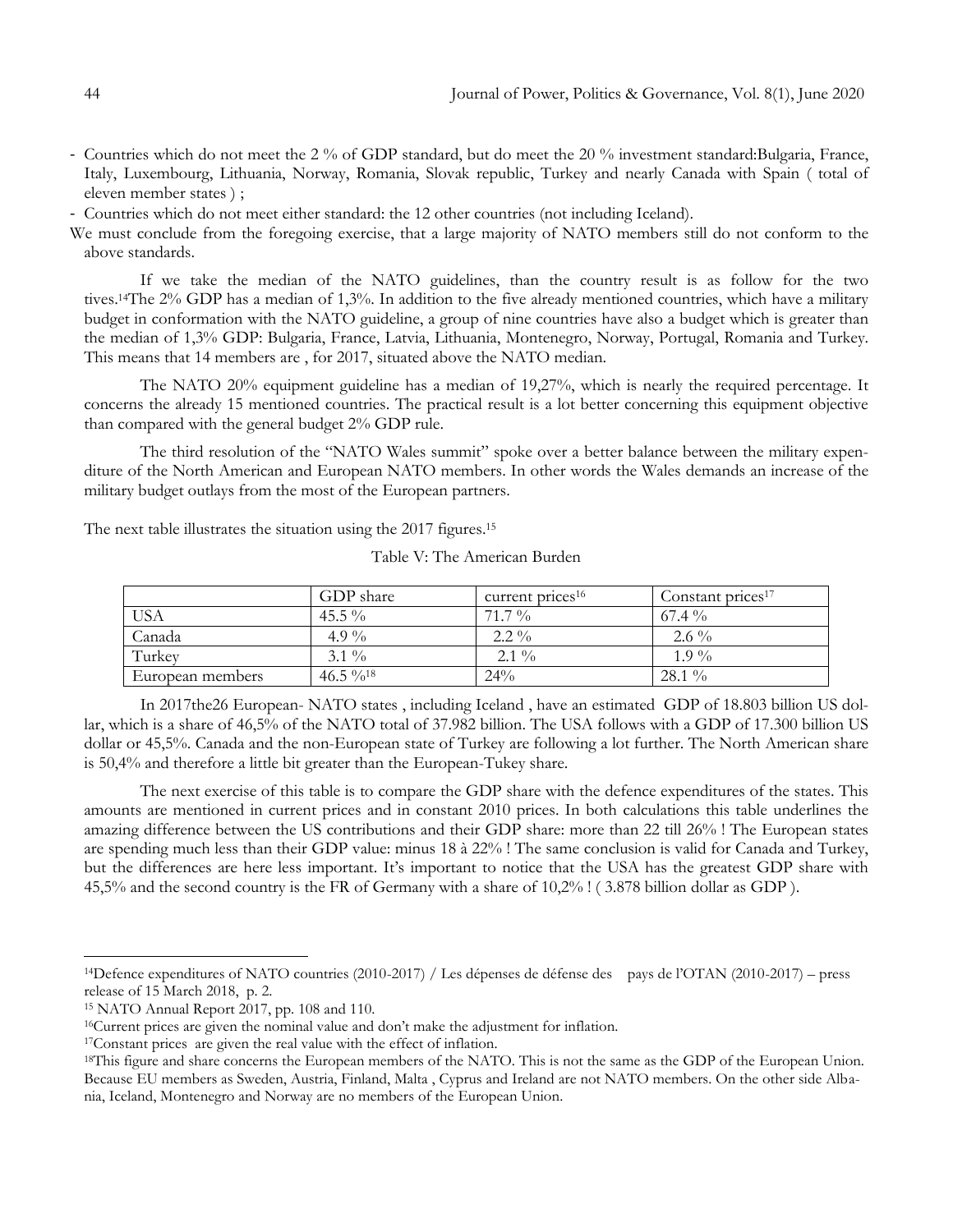## **4. Military budgets**

The figures for military expenditure (in constant prices for 2017) show the defence budgets of the NATO countries(in billions of USD19) ranked from large to small (only the 15 greatest contributors ):

- United States: 617

- United Kingdom:59
- France: 51
- Germany: 47
- Canada: 24
- Italy: 23
- Turkey: 17
- Spain: 13
- Poland: 11
- Netherlands: 10
- Norway: 7,8
- Greece: 5,8
- Belgium: 4,7
- Denmark: 4,1
- Romania: 3,7

In connection with these figures we must once again stress the personnel costs in the Turkish, Spanish and Italian budgets (see Table III above).

What is particularly noticeable in the above top fifteen of the defence budgets of NATO members are the immense differences between the military spending of the various countries. First of all there is the giant gap between the USA and the UK. There is also a relatively gap between the UK and France. In turn France spends much more on defence than Germany, the European country with the largest GDP. The difference between German and Italy is also enormous.

If we add up the defence spending of the ten EU member states in this table (without the USA, Canada , Turkey, Norway and the UK as follow of the Brexit ), we arrive at a figure of 171 billion USD. This figure is only a measly of the American military budget and illustrates the tremendous problems that European countries experience in winning political support for defence spending. The cuts that many European countries have made in military spending is a result of the close of the cold war, a general trend toward ever more stringent controls on public spending and an ingrained conviction that the United States will always come to the defence of Europe.

# **5. Defence expenditure per capita**

In this article we also wish to link the foregoing to per capita defence spending. Doing so yields a different perspective on NATO"s military expenditure.

Table Vi20below gives an overview of per capita defence spending in each of the NATO"s member states and the GDP per capita. The figures concerns the year 2017 ( estimated NATO figures ) with ( in parentheses ) the figures of 2010. There are no figures about Iceland in this table concerning the defence expenditures.

<sup>19</sup>NATO Annual Report 2017, p. 108.

<sup>20</sup>Ibidem, p. 111.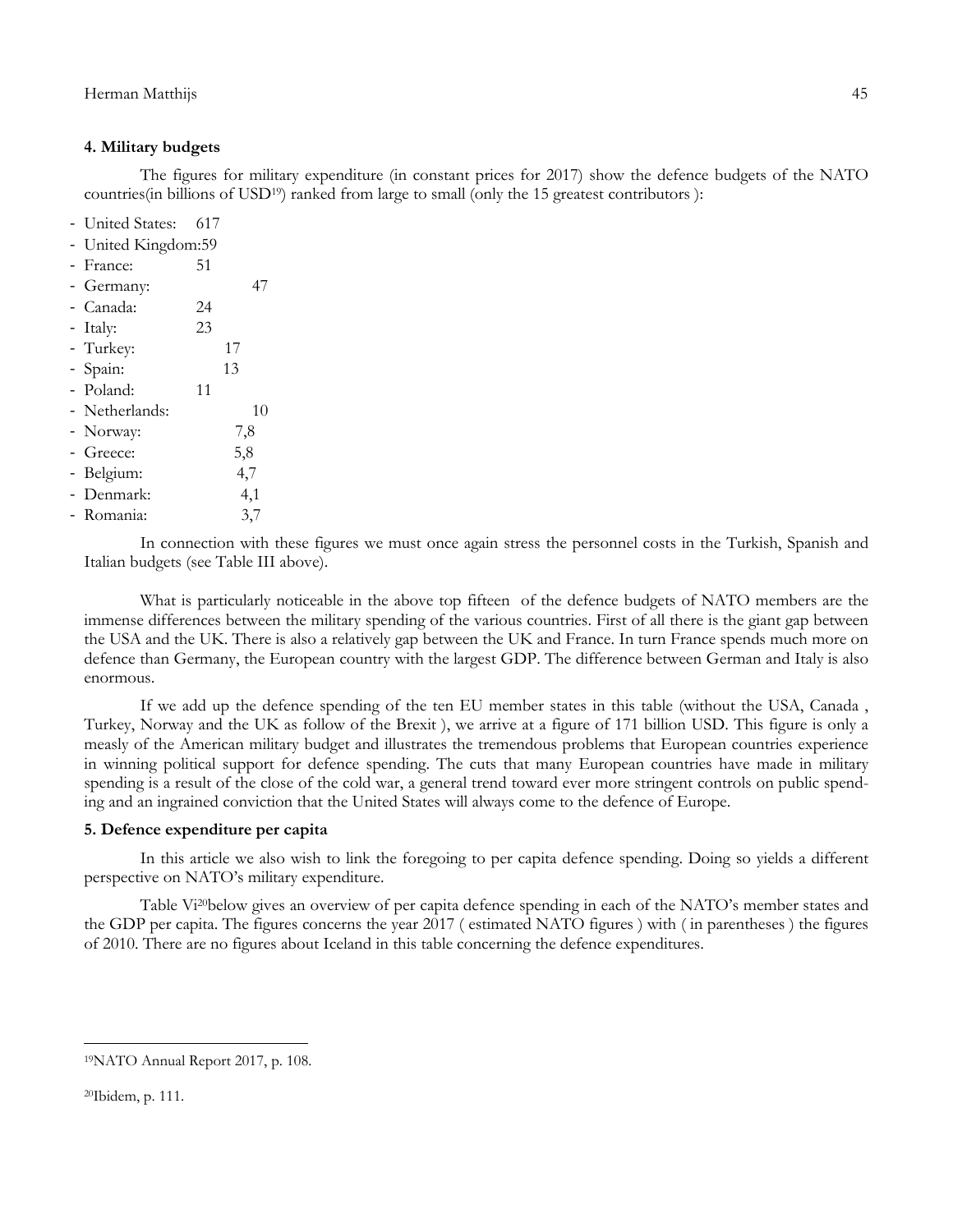|                      | D.E. per capita | GDP per capita   |
|----------------------|-----------------|------------------|
| <b>United States</b> | 1.896 (2.325)   | 53.100 (48.300)  |
| Norway               | 1.481 (1.329)   | 91.400 (87.800)  |
| United Kingdom       | 896 (961)       | 42.300 (38.900)  |
| France               | 760 (800)       | 42.600(40.700)   |
| Denmark              | 720 (<br>812)   | 61.500 (58.000)  |
| Canada               | 664<br>(548)    | 51.500(47.300)   |
|                      |                 |                  |
| Netherlands          | 620 (675)       | 53.700 (50.300)  |
| Germany              | 576<br>(576)    | 46.600 (42.600)  |
| Greece               | 545 (711)       | 23.100(26.900)   |
| Luxembourg           | 500<br>(489)    | 108.800(104.800) |
| Belgium              | 415<br>(481)    | 46.200 (44.400)  |
| Estonia              | 393<br>(249)    | 18.800 (14.600)  |
| Italy                | 391 (479)       | 34.900 (35.500)  |
| Poland               | 309(220)        | 15.500 (12.400)  |
| Portugal             | 301 (325)       | 23.100 (22.500)  |
| Spain                | 300 (317)       | 32.500 (30.700)  |
| Lithuania            | 290 (105)       | 16.700 (12.000)  |
| Latvia               | 273 (120)       | 15.700 (11.300)  |
| Slovenia             | 251 (377)       | 25.600 (23.400)  |
| Czech rep.           | 239 (253)       | 22.800 (19.700)  |
| Slovak rep.          | 236 (210)       | 19.900 (16.500)  |
| Turkey               | 219 (193)       | 14.800 (10.600)  |
| Romania              | 193 (103)       | 10.700 (8.300)   |
| Croatia              | 190 (214)       | 15.000 (13.900)  |
| Hungary              | 165 (135)       | 15.600 (13.100)  |
| Bulgaria             | 128 (113)       | 8.300 (6.800)    |
|                      |                 |                  |
|                      |                 |                  |
| Montenegro           | 123<br>(120)    | 7.800 (6.700)    |
| Albania              | 54 (64)         | 4.900(4.100)     |
| Iceland              | n.a.            | 50.800 (41.700)  |

Table: VI : Defence expenditure (D.E.)and GDP per capita ( in US dollars )

This table let see that the GDP per capita was going up over these mentioned years in all the countries, with exception of Italy ( minus 0,6% ) and Greece ( minus 3,8%). In both of the years the top three of the richest countries per capita were and are: Luxembourg, Norway and Denmark. The concerned average of the years 2010 and 2017are the following figures ( in US dollars ):

| NATO European states: 30.300 (2010) -- 32.900 (2017) |                                        |  |  |
|------------------------------------------------------|----------------------------------------|--|--|
| North America :                                      | $48.200$ $(2010)$ -- 52.900 $(2017)$   |  |  |
| NATO total:                                          | $37.100$ $(2010)$ -- $40.700$ $(2017)$ |  |  |

Over these even years the GDP growth was higher in the two American NATO states ( plus 4.900 US dollar ) and a lot lower was the European increase of the GDP per capita ( plus 2.600 ). In both years they were and are 18 European states under the NATO average of the GDP per capita. As well in 2010 and 2017 it concerns the same member states with all the Eastern – southern NATO members.